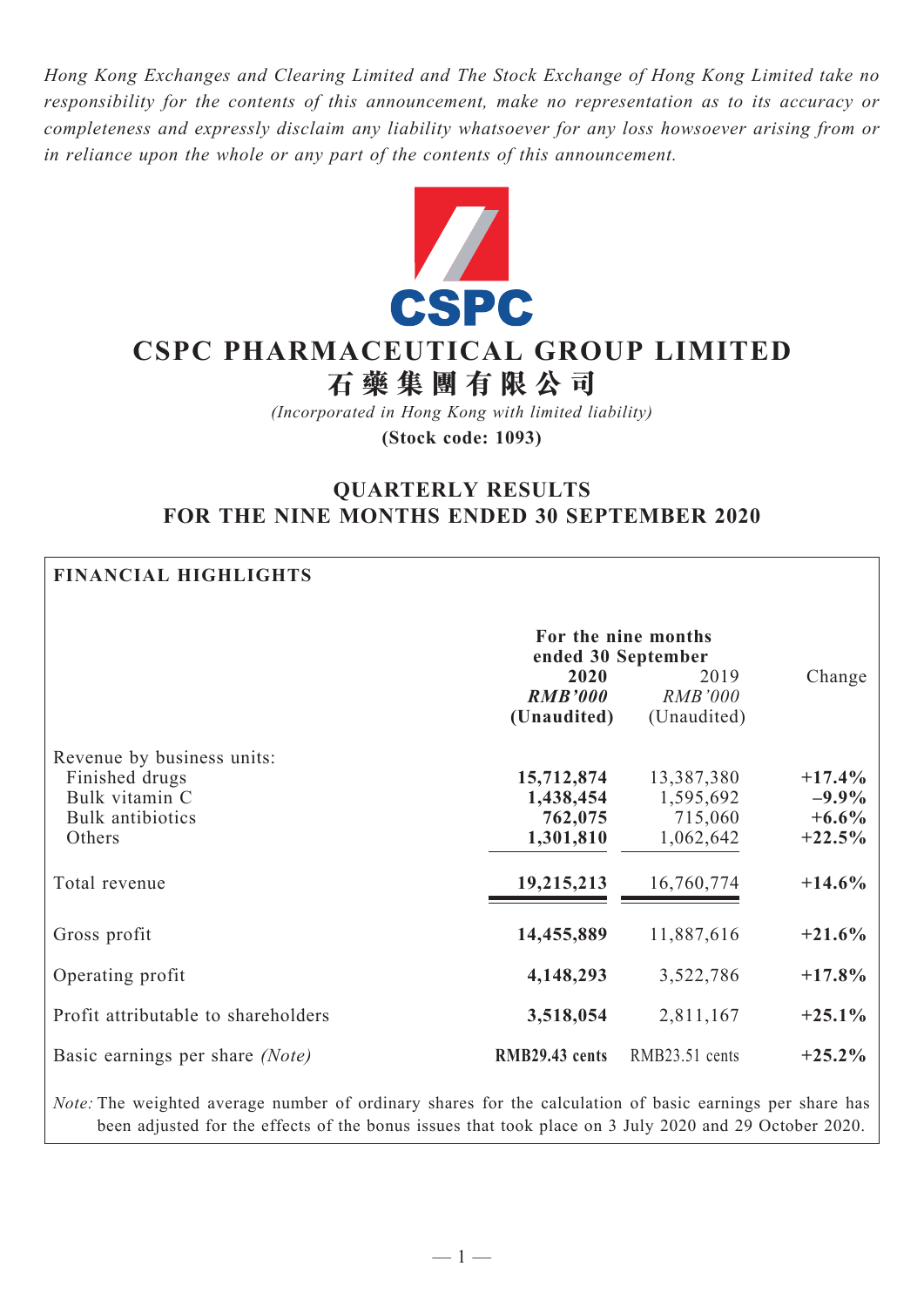The Board of Directors of CSPC Pharmaceutical Group Limited (the "Company") is pleased to announce the unaudited consolidated results of the Company and its subsidiaries (the "Group") for the nine months ended 30 September 2020 as follows:

## **CONDENSED CONSOLIDATED Statement of profit or loss**

*For the nine months ended 30 September 2020*

|                                                                                                                                                                                          |                                                                                             | For the nine months<br>ended 30 September                                                |  |
|------------------------------------------------------------------------------------------------------------------------------------------------------------------------------------------|---------------------------------------------------------------------------------------------|------------------------------------------------------------------------------------------|--|
|                                                                                                                                                                                          | 2020<br><b>RMB'000</b><br>(Unaudited)                                                       | 2019<br><b>RMB'000</b><br>(Unaudited)                                                    |  |
| Revenue<br>Cost of sales                                                                                                                                                                 | 19,215,213<br>(4,759,324)                                                                   | 16,760,774<br>(4,873,158)                                                                |  |
| Gross profit<br>Other income<br>Other gains or losses<br>Selling and distribution expenses<br>Administrative expenses<br>Research and development expenses<br>Other expenses             | 14,455,889<br>177,034<br>(61, 462)<br>(7,350,398)<br>(751, 999)<br>(2,266,327)<br>(54, 444) | 11,887,616<br>162,383<br>52,327<br>(6,457,985)<br>(583, 461)<br>(1,501,552)<br>(36, 542) |  |
| Operating profit<br>Finance costs<br>Share of results of associates<br>Share of results of joint ventures<br>Gain on disposal of subsidiaries<br>Loss on deemed disposal of a subsidiary | 4,148,293<br>(8,084)<br>(12,209)<br>30,512<br>314,901<br>(19, 038)                          | 3,522,786<br>(30,190)<br>34,530                                                          |  |
| Profit before tax<br>Income tax expense                                                                                                                                                  | 4,454,375<br>(879, 209)                                                                     | 3,527,126<br>(680, 311)                                                                  |  |
| Profit for the period                                                                                                                                                                    | 3,575,166                                                                                   | 2,846,815                                                                                |  |
| Profit for the period attributable to:<br>Owners of the Company<br>Non-controlling interests                                                                                             | 3,518,054<br>57,112                                                                         | 2,811,167<br>35,648                                                                      |  |
|                                                                                                                                                                                          | 3,575,166                                                                                   | 2,846,815                                                                                |  |
|                                                                                                                                                                                          | <b>RMB</b> cents<br>(Unaudited)                                                             | RMB cents<br>(Unaudited)<br>(Restated)                                                   |  |
| Earnings per share<br>— Basic                                                                                                                                                            | 29.43                                                                                       | 23.51                                                                                    |  |
| - Diluted                                                                                                                                                                                | 29.42                                                                                       | 23.51                                                                                    |  |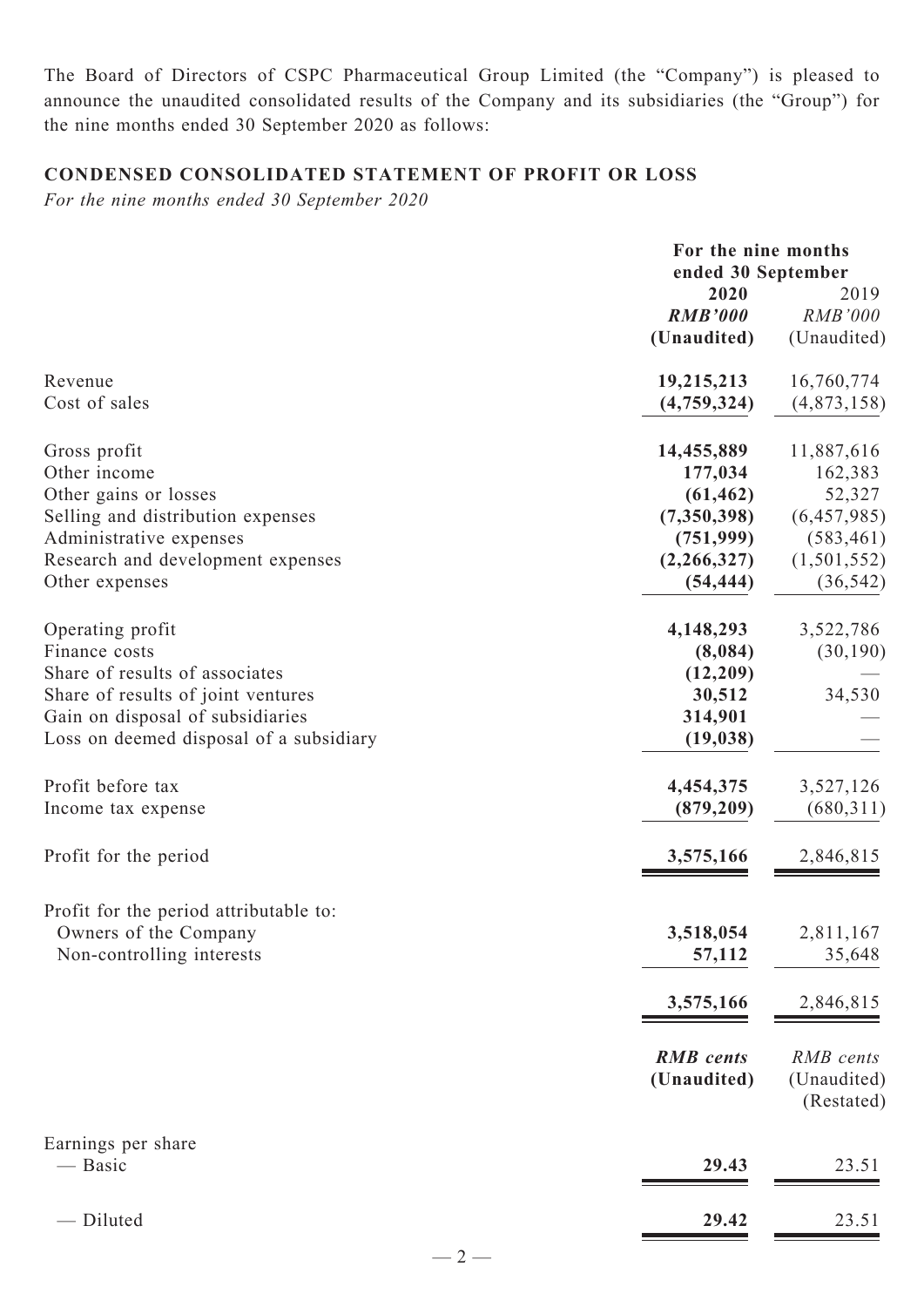## **CONDENSED CONSOLIDATED statement of Profit or Loss and Other comprehensive income**

*For the nine months ended 30 September 2020*

|                                                               | For the nine months |                |  |
|---------------------------------------------------------------|---------------------|----------------|--|
|                                                               | ended 30 September  |                |  |
|                                                               | 2020                | 2019           |  |
|                                                               | <b>RMB'000</b>      | <b>RMB'000</b> |  |
|                                                               | (Unaudited)         | (Unaudited)    |  |
| Profit for the period                                         | 3,575,166           | 2,846,815      |  |
| Other comprehensive income                                    |                     |                |  |
| Item that will not be reclassified to profit or loss:         |                     |                |  |
| Fair value gain on investments in financial assets measured   |                     |                |  |
| at fair value through other comprehensive income,             |                     |                |  |
| net of tax                                                    | 338,776             | 81,458         |  |
| Item that may be reclassified subsequently to profit or loss: |                     |                |  |
| Exchange differences on translation of foreign operations     | (10, 552)           | (9, 449)       |  |
| Other comprehensive income for the period, net of tax         | 328,224             | 72,009         |  |
| Total comprehensive income for the period                     | 3,903,390           | 2,918,824      |  |
| Total comprehensive income for the period attributable to:    |                     |                |  |
| Owners of the Company                                         | 3,846,278           | 2,883,176      |  |
| Non-controlling interests                                     | 57,112              | 35,648         |  |
|                                                               | 3,903,390           | 2,918,824      |  |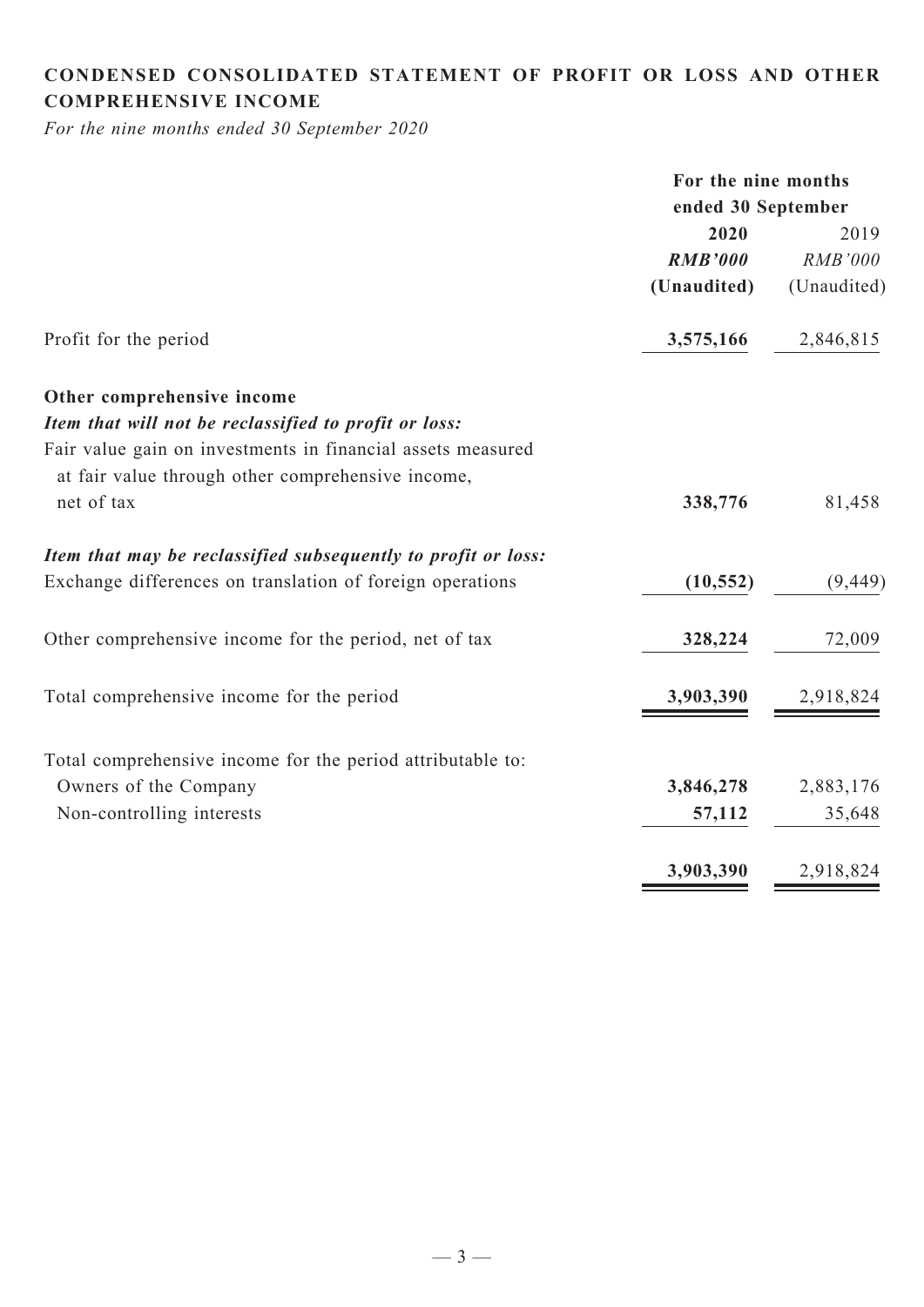#### *Notes:*

#### **1. Principal Accounting Policies**

The principal accounting policies and methods of computation used in the preparation of the financial data for the nine months ended 30 September 2020 are consistent with those followed in the preparation of the Group's interim financial statements for the six months ended 30 June 2020.

#### **2. REVENUE AND SEGMENT INFORMATION**

Information reported to the board of directors, being the chief operating decision makers ("CODM"), for the purpose of resources allocation and assessment of segment performance focuses on types of goods delivered.

The Group's reportable segments under HKFRS 8 *Operating Segments* are as follows:

- (a) Finished drugs research and development, manufacture and sale of pharmaceutical products;
- (b) Bulk vitamin  $C$  manufacture and sale of vitamin C products in bulk form;
- (c) Bulk antibiotics manufacture and sale of antibiotic products in bulk form; and
- (d) Others manufacture and sale of functional food products (including caffeine additives and vitamin supplements), glucose products and provision of healthcare services.

Revenue is recognised at a point of time upon control of the goods has transferred, being when the goods have been delivered to the customer's specific location. Following delivery, the customer bears the risks of obsolescence and loss in relation to the goods.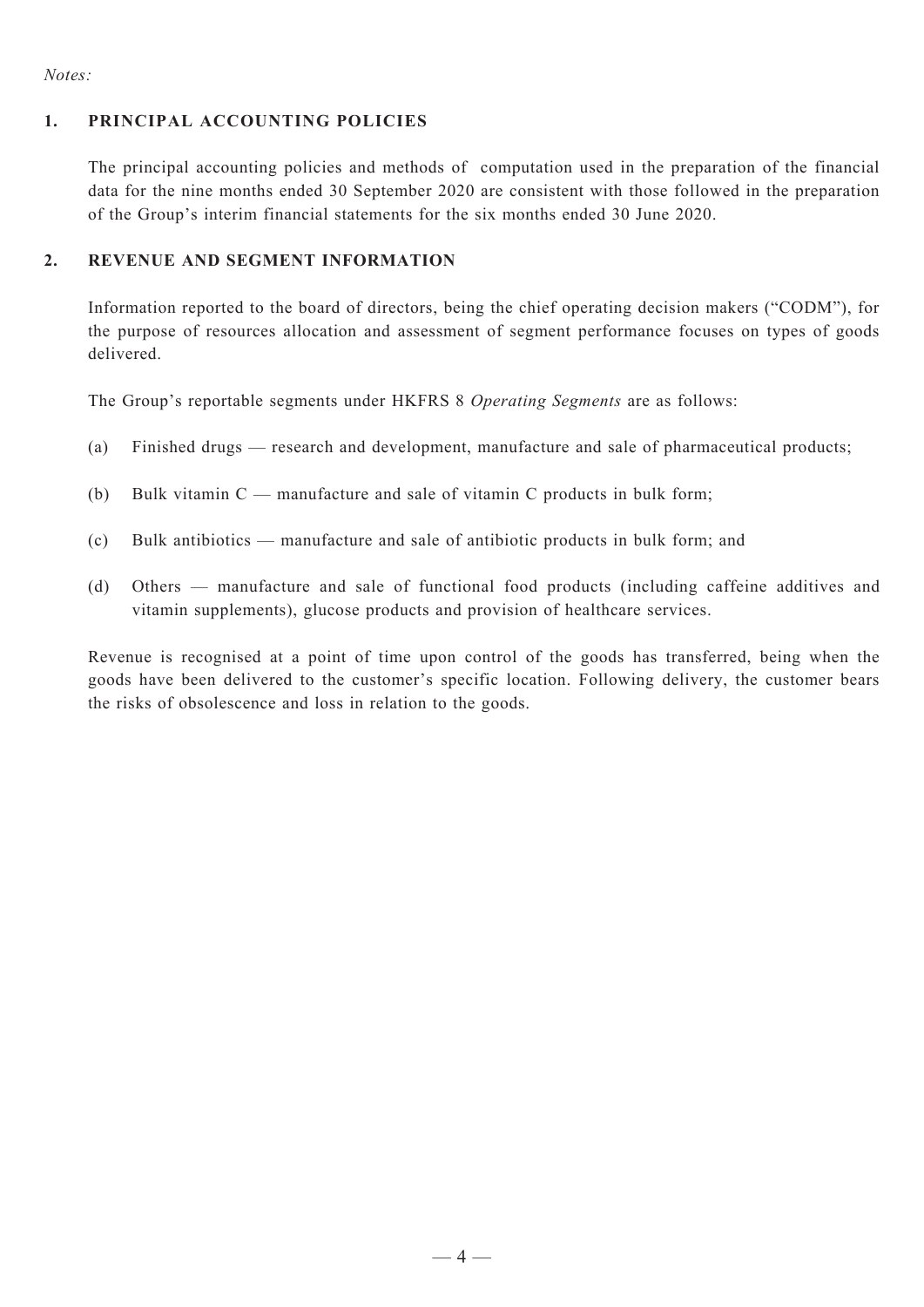The following is an analysis of the Group's revenue and results by operating and reportable segment.

|                                                                                                           | Finished<br><b>Drugs</b><br><b>RMB'000</b> | <b>Bulk</b><br>vitamin C<br><b>RMB'000</b> | <b>Bulk</b><br>antibiotics<br><b>RMB'000</b> | Others<br><b>RMB'000</b> | Segment<br>total<br><b>RMB'000</b> | <b>Eliminations</b><br><b>RMB'000</b> | Consolidated<br><b>RMB'000</b>             |
|-----------------------------------------------------------------------------------------------------------|--------------------------------------------|--------------------------------------------|----------------------------------------------|--------------------------|------------------------------------|---------------------------------------|--------------------------------------------|
| <b>SEGMENT REVENUE</b><br>External sales                                                                  | 15,712,874                                 | 1,438,454                                  | 762,075                                      | 1,301,810                | 19,215,213                         |                                       | 19,215,213                                 |
| Inter-segment sales                                                                                       |                                            | 4,355                                      | 102,930                                      | 16,615                   | 123,900                            | (123,900)                             |                                            |
| TOTAL REVENUE                                                                                             | 15,712,874                                 | 1,442,809                                  | 865,005                                      | 1,318,425                | 19,339,113                         | (123,900)                             | 19,215,213                                 |
| <b>SEGMENT PROFIT</b>                                                                                     | 3,530,384                                  | 296,870                                    | 101,434                                      | 268,986                  |                                    |                                       | 4,197,674                                  |
| Unallocated income                                                                                        |                                            |                                            |                                              |                          |                                    |                                       | 113,486                                    |
| Unallocated expenses                                                                                      |                                            |                                            |                                              |                          |                                    |                                       | (162, 867)                                 |
| Operating profit<br>Finance costs<br>Share of results of associates<br>Share of results of joint ventures |                                            |                                            |                                              |                          |                                    |                                       | 4,148,293<br>(8,084)<br>(12,209)<br>30,512 |
| Gain on disposal of subsidiaries<br>Loss on deemed disposal of a                                          |                                            |                                            |                                              |                          |                                    |                                       | 314,901                                    |
| subsidiary                                                                                                |                                            |                                            |                                              |                          |                                    |                                       | (19, 038)                                  |
| Profit before tax                                                                                         |                                            |                                            |                                              |                          |                                    |                                       | 4,454,375                                  |

*For the nine months ended 30 September 2020 (Unaudited):*

*For the nine months ended 30 September 2019 (Unaudited):*

|                                            | Finished<br>Drugs | Bulk<br>vitamin C | Bulk<br>antibiotics | Others    | Segment<br>total | Eliminations | Consolidated          |
|--------------------------------------------|-------------------|-------------------|---------------------|-----------|------------------|--------------|-----------------------|
|                                            | RMB'000           | RMB'000           | RMB'000             | RMB'000   | RMB'000          | RMB'000      | RMB'000               |
| <b>SEGMENT REVENUE</b>                     |                   |                   |                     |           |                  |              |                       |
| External sales                             | 13,387,380        | 1,595,692         | 715,060             | 1,062,642 | 16,760,774       |              | 16,760,774            |
| Inter-segment sales                        |                   | 4,403             | 73,302              | 4,348     | 82,053           | (82,053)     |                       |
| TOTAL REVENUE                              | 13,387,380        | 1,600,095         | 788,362             | 1,066,990 | 16,842,827       | (82,053)     | 16,760,774            |
| <b>SEGMENT PROFIT</b>                      | 2,927,360         | 357,654           | 14,954              | 218,542   |                  |              | 3,518,510             |
| Unallocated income<br>Unallocated expenses |                   |                   |                     |           |                  |              | 117,187<br>(112, 911) |
| Operating profit<br>Finance costs          |                   |                   |                     |           |                  |              | 3,522,786<br>(30,190) |
| Share of results of joint ventures         |                   |                   |                     |           |                  |              | 34,530                |
| Profit before tax                          |                   |                   |                     |           |                  |              | 3,527,126             |
|                                            |                   |                   |                     |           |                  |              |                       |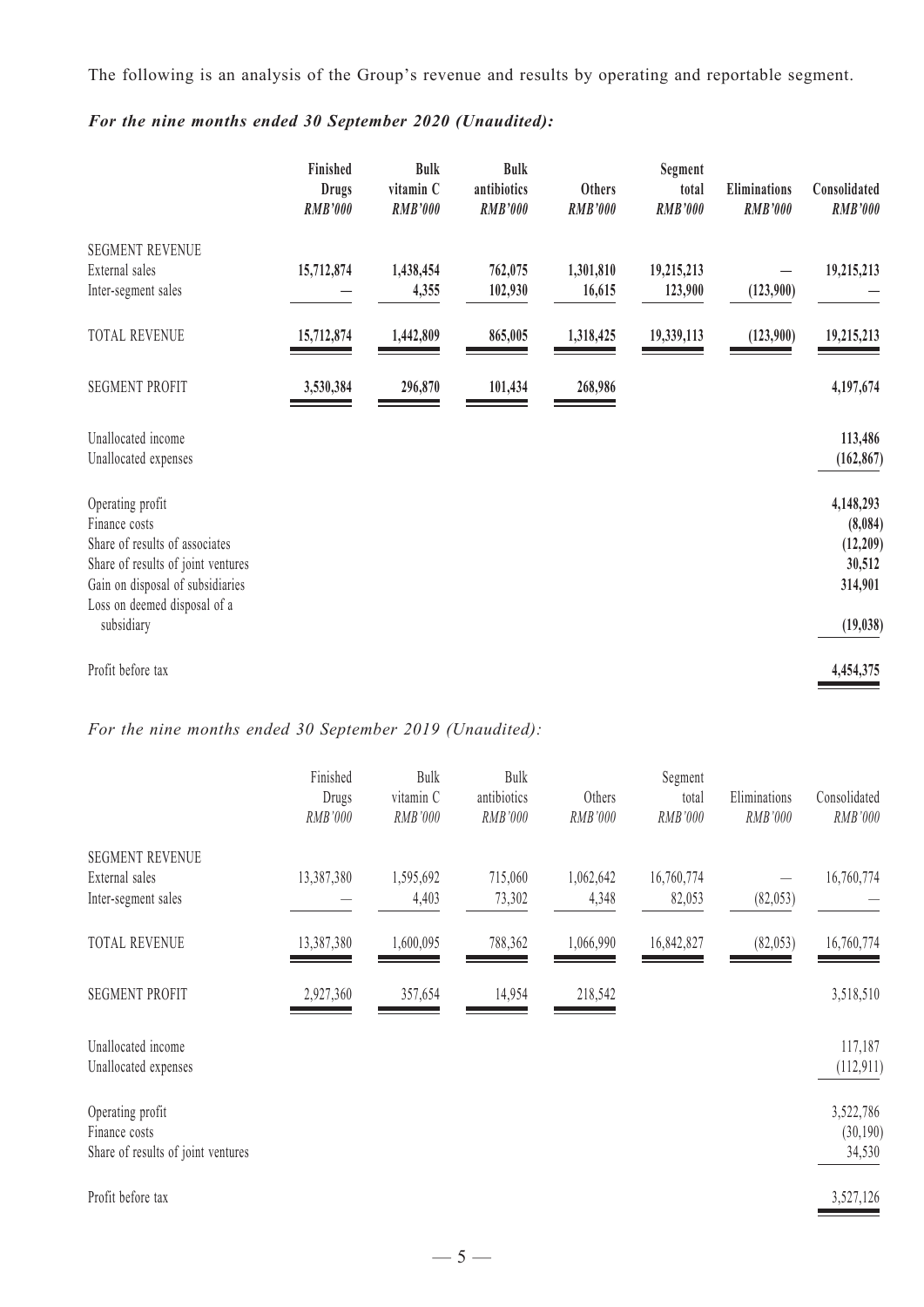Segment profit represents the profit earned by each segment without allocation of interest income, fair value gain on structured bank deposits, finance costs, central administrative expenses, share of results of associates and joint ventures, gain on disposal of subsidiaries and loss on deemed disposal of a subsidiary. This is the measure reported to the CODM for the purposes of resource allocation and performance assessment.

Inter-segment sales are charged at prevailing market rates.

Segment assets and liabilities are not regularly provided to the CODM for review.

#### **3. Profit Before Tax**

|                                                                      | For the nine months<br>ended 30 September |                |  |
|----------------------------------------------------------------------|-------------------------------------------|----------------|--|
|                                                                      | 2020                                      | 2019           |  |
|                                                                      | <b>RMB'000</b>                            | <i>RMB'000</i> |  |
|                                                                      | (Unaudited)                               | (Unaudited)    |  |
| Profit before tax has been arrived at after charging (crediting):    |                                           |                |  |
| Depreciation of property, plant and equipment                        | 498,468                                   | 435,825        |  |
| Depreciation of right-of-use assets                                  | 76,259                                    | 61,825         |  |
| Amortisation of other intangible assets                              | 9,785                                     | 14,613         |  |
| Total depreciation and amortisation                                  | 584,512                                   | 512,263        |  |
| Fair value gain on structured bank deposits                          |                                           |                |  |
| (included in other gains or losses)                                  | (45, 336)                                 | (66, 194)      |  |
| Government grant income (included in other income)                   | (62, 781)                                 | (95, 014)      |  |
| Interest income on bank balances (included in other income)          | (52, 101)                                 | (50, 993)      |  |
| Net foreign exchange loss (gain) (included in other gains or losses) | 56,908                                    | (16, 196)      |  |

*Note:* For the nine months ended 30 September 2019 and 2020, cost of inventories recognised as expense approximated cost of sales as shown in the condensed consolidated statement of profit or loss and other comprehensive income.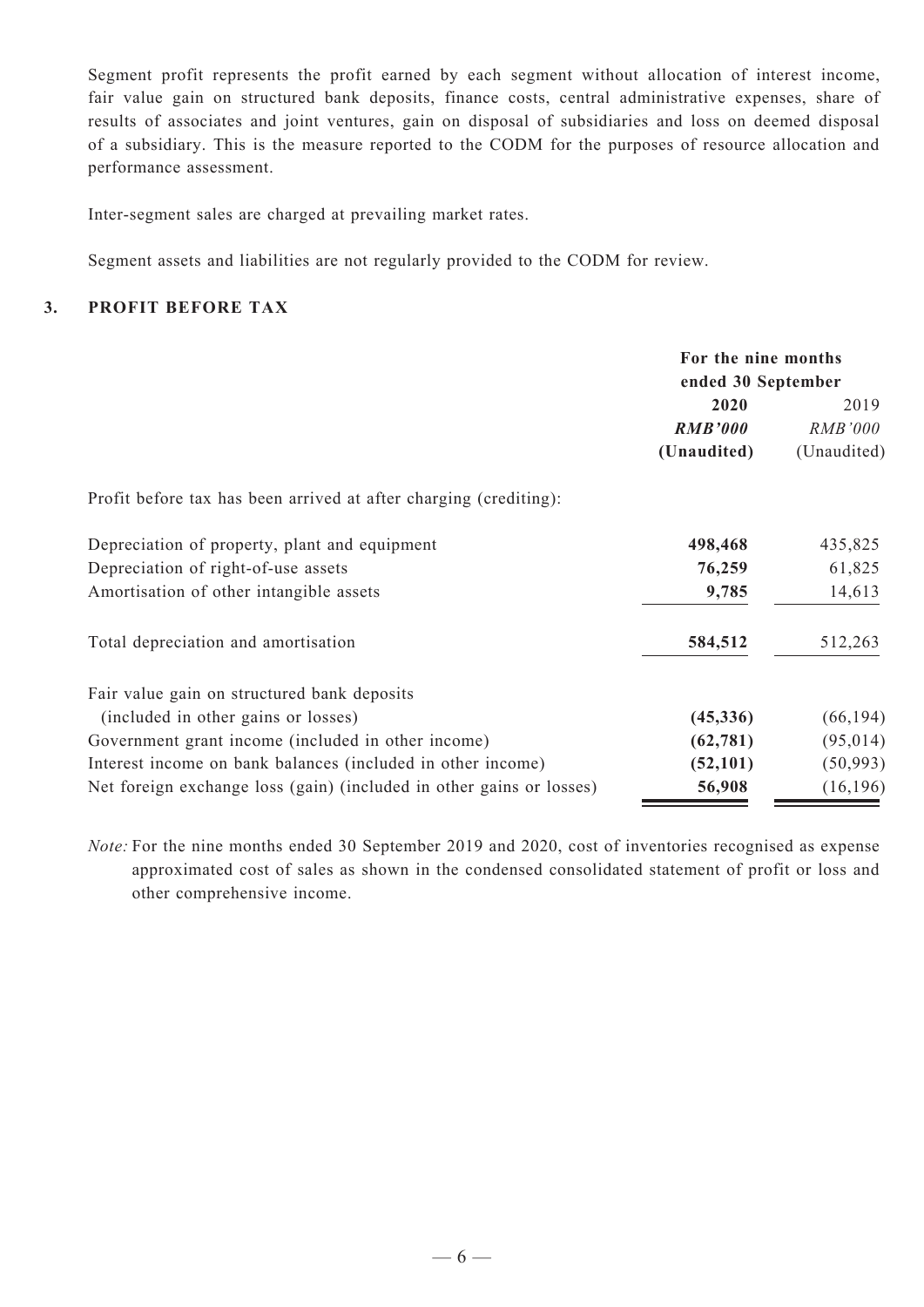#### **4. Earnings Per Share**

The calculation of the basic and diluted earnings per share attributable to the owners of the Company is based on the following data:

| 2020<br><b>RMB'000</b><br>(Unaudited)<br><b>Earnings</b><br>Earnings for the purposes of basic and<br>diluted earnings per share<br>3,518,054<br>For the nine months<br>ended 30 September<br>2020<br>$\boldsymbol{v}$<br><b>Number of shares</b><br>Weighted average number of ordinary shares<br>for the purpose of basic earnings per share<br>11,954,570<br>Effect of dilutive potential ordinary shares:<br>Unvested shares under share award scheme<br>3,003<br>Weighted average number of ordinary shares |                                               | For the nine months<br>ended 30 September |             |
|------------------------------------------------------------------------------------------------------------------------------------------------------------------------------------------------------------------------------------------------------------------------------------------------------------------------------------------------------------------------------------------------------------------------------------------------------------------------------------------------------------------|-----------------------------------------------|-------------------------------------------|-------------|
|                                                                                                                                                                                                                                                                                                                                                                                                                                                                                                                  |                                               |                                           | 2019        |
|                                                                                                                                                                                                                                                                                                                                                                                                                                                                                                                  |                                               |                                           | RMB'000     |
|                                                                                                                                                                                                                                                                                                                                                                                                                                                                                                                  |                                               |                                           | (Unaudited) |
|                                                                                                                                                                                                                                                                                                                                                                                                                                                                                                                  |                                               |                                           |             |
|                                                                                                                                                                                                                                                                                                                                                                                                                                                                                                                  |                                               |                                           |             |
|                                                                                                                                                                                                                                                                                                                                                                                                                                                                                                                  |                                               |                                           | 2,811,167   |
|                                                                                                                                                                                                                                                                                                                                                                                                                                                                                                                  |                                               |                                           |             |
|                                                                                                                                                                                                                                                                                                                                                                                                                                                                                                                  |                                               |                                           |             |
|                                                                                                                                                                                                                                                                                                                                                                                                                                                                                                                  |                                               |                                           | 2019        |
|                                                                                                                                                                                                                                                                                                                                                                                                                                                                                                                  |                                               |                                           | '000        |
|                                                                                                                                                                                                                                                                                                                                                                                                                                                                                                                  |                                               |                                           | (Restated)  |
|                                                                                                                                                                                                                                                                                                                                                                                                                                                                                                                  |                                               |                                           |             |
|                                                                                                                                                                                                                                                                                                                                                                                                                                                                                                                  |                                               |                                           |             |
|                                                                                                                                                                                                                                                                                                                                                                                                                                                                                                                  |                                               |                                           | 11,955,101  |
|                                                                                                                                                                                                                                                                                                                                                                                                                                                                                                                  |                                               |                                           |             |
|                                                                                                                                                                                                                                                                                                                                                                                                                                                                                                                  |                                               |                                           | 834         |
|                                                                                                                                                                                                                                                                                                                                                                                                                                                                                                                  |                                               |                                           |             |
|                                                                                                                                                                                                                                                                                                                                                                                                                                                                                                                  | for the purpose of diluted earnings per share | 11,957,573                                | 11,955,935  |

The weighted average number of ordinary shares for the calculation of basic earnings per share has been adjusted for the effects of the bonus issues that took place on 3 July 2020 and 29 October 2020, and the shares held by the trustee pursuant to the share award scheme.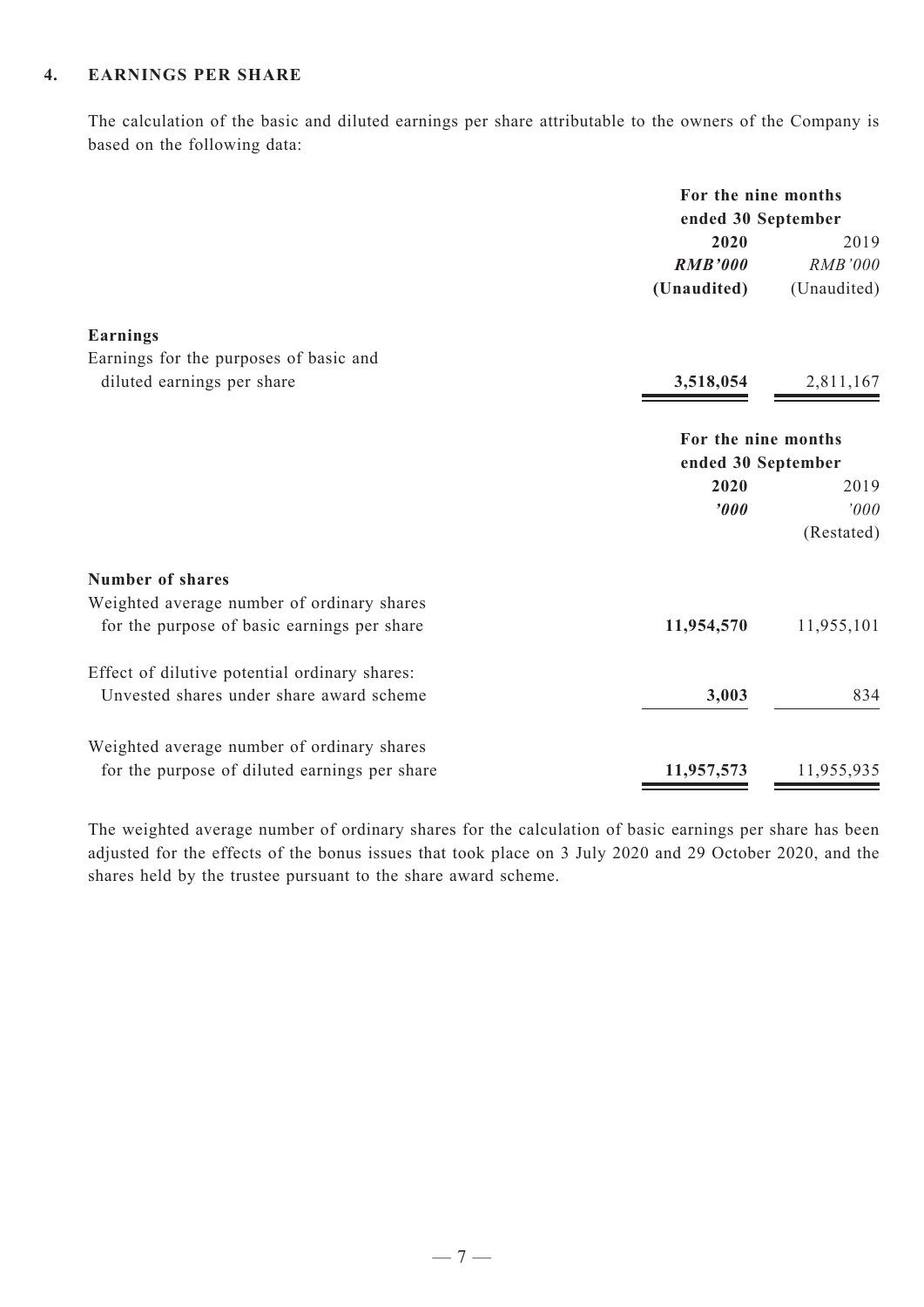### **BUSINESS REVIEW**

#### **Results**

For the nine months ended 30 September 2020, the Group achieved revenue of RMB19,215 million, representing an increase of 14.6% year-on-year; profit attributable to shareholders of RMB3,518 million, representing an increase of 25.1% year-on-year; and basic earnings per share of RMB29.43 cents.

#### **Dividend**

The board of directors of the Company does not declare the payment of dividend for the third quarter of 2020.

#### **Finished Drug Business**

Since the novel coronavirus pandemic has been gradually brought under control in China, hospital visit rate has recovered and marketing activities have resumed. The overall operation of the Group has returned to normal. With the efforts put in professional academic-based promotion, hospital development, lower-tier market penetration, clinical application extension and professional sales force expansion, major finished drug products were able to sustain rapid growth and market coverage was further enhanced. Products which won at centralised procurement (such as Keaili and Encun) have taken full advantage of the policy, rapidly occupying hospital market and expanding product market potential. The successful launch of Ouxintuo (歐欣妥) (duloxetine hydrochloride enteric capsules) in September has enriched the Group's product portfolio in the field of nervous system diseases and, together with other newly launched products, brought new sales contributions to the Group.

For the current period, the finished drug business recorded sales of RMB15,713 million, representing an increase of 17.4% over the same period of last year. The sales performance of products by major therapeutic area is as follows.

#### *Nervous System Disease Products*

Major products include NBP (恩必普) (butylphthalide soft capsules and butylphthalide and sodium chloride injection), Oulaining(歐 來 寧 )(oxiracetam capsules and oxiracetam for injection) and Enxi(恩悉)(pramipexole dihydrochloride tablets). For the current period, nervous system disease products recorded sales of RMB5,987 million, representing an increase of 9.6% year-on-year. Among which the sales of NBP increased by 32.1% and the sales of Oulaining decreased by 65.0%.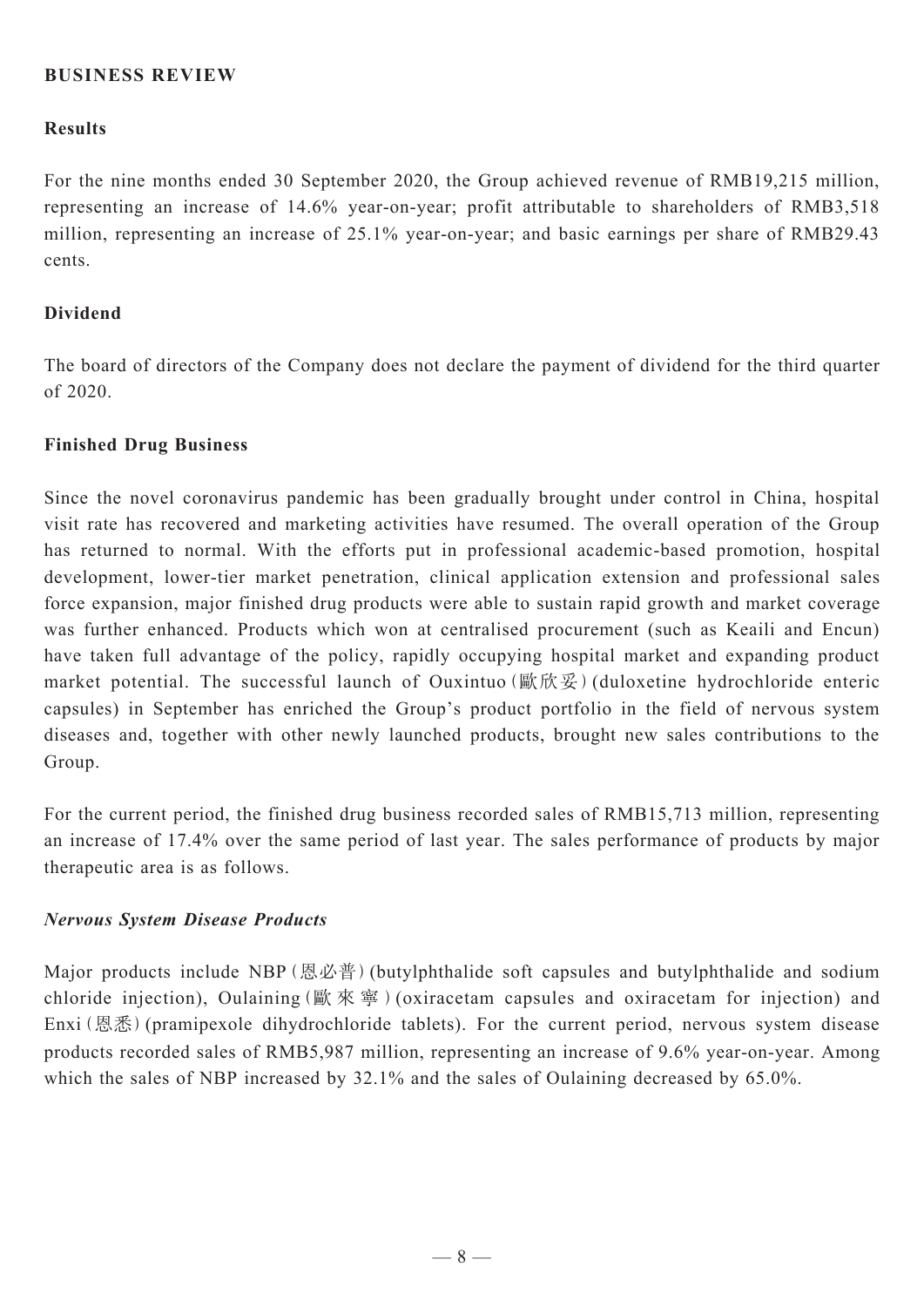### *Oncology products*

Major products include Duomeisu (多美素) (doxorubicin hydrochloride liposome injection), Jinyouli (津優力)(PEG-rhGCSF injection) and Keaili (克艾力)(paclitaxel for injection (albumin-bound)). For the current period, oncology products recorded sales of RMB4,717 million, representing an increase of 35.4% year-on-year. Among which the sales of Duomeisu, Jinyouli and Keaili increased by 36.3%, 45.2% and 33.1% respectively.

## *Anti-infective products*

Major products include Shuluoke (舒羅克) (meropenem for injection), Nuomoling (諾莫靈) (amoxicillin capsules), Xianqu/Shiyao(先曲╱石藥)(ceftriaxone sodium for injection), Zhongnuo Lixin(中諾立新)(cefuroxime sodium for injection), Xinweihong(新維宏)(azithromycin tablets) and Weihong (維宏) (azithromycin dispersible tablets/capsules/enteric tablets). The adoption of infection control measures to fight the pandemic by the public during the period has led to a drop in the incidence of infection, and the demand for related medicines has also decreased accordingly. For the current period, anti-infective products recorded sales of RMB2,043 million, representing a decrease of 13.8% year-on-year.

## *Cardiovascular disease products*

Major products include Xuanning(玄寧)(maleate levamlodipine tablets and dispersible tablets), Encun(恩存)(clopidogrel bisulfate tablets), Daxinning(達新寧)(dronedarone hydrochloride tablets), Abikang(阿比康)(aspirin enteric tablets) and Meiluolin(美洛林)(ticagrelor tablets). For the current period, cardiovascular disease products recorded sales of RMB1,762 million, representing an increase of 68.0% year-on-year. In addition to the new sales revenue contributed by Encun, the sales growth of Xuanning has also returned to a more desirable level of 38.1%.

## *Respiratory disease products*

Major products include Qixiao(琦效)(arbidol hydrochloride tablets), Zhongnuo Like(中諾立克) (ambroxol hydrochloride oral solutions), Zhongnuoping (中諾平) (ambroxol hydrochloride extendedrelease tablets) and Nuoyian(諾一安)(montelukast sodium tablets/chewable tablets). For the current period, respiratory disease products recorded sales of RMB354 million, representing an increase of 44.2% year-on-year.

## *Diabetes products*

Major products include Linmeixin(林美欣)(glimepiride dispersible tablets), Shuanglexin(雙樂 欣)(metformin hydrochloride tablets/extended-release tablets) and Xinweiping(欣維平)(acarbose tablets). For the current period, diabetes products recorded sales of RMB252 million, representing an increase of 26.9% year-on-year.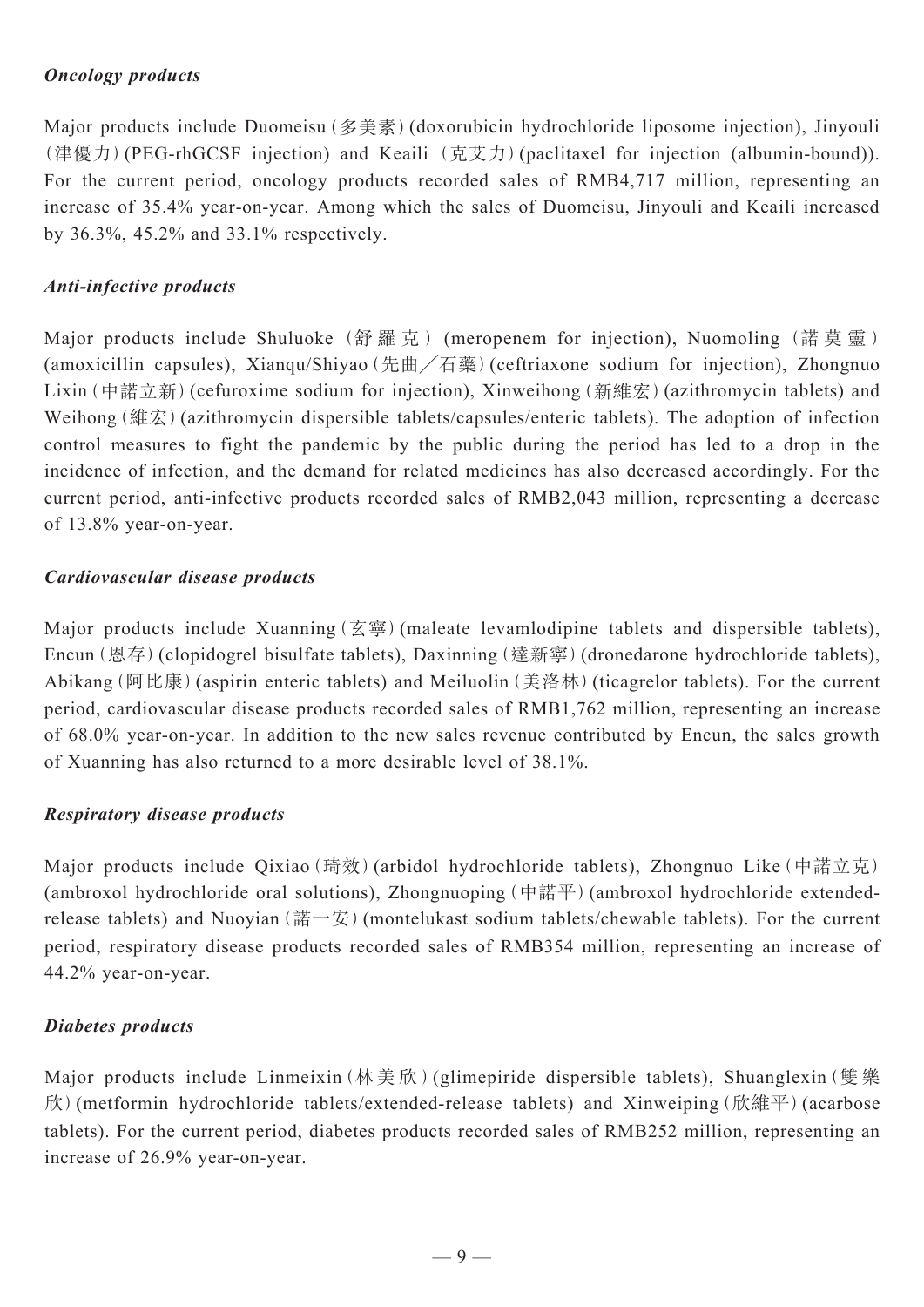### *Products in other therapeutic areas*

Major products include Gubang (固邦) (alendronate sodium tablets/enteric tablets), Debixin/Ouyi (得 必欣╱歐意)(omeprazole enteric capsules), Xianpai(先派)(omeprazole injections) and Qimaite(奇 邁特)(tramadol hydrochloride tablets). For the current period, products in other therapeutic areas recorded sales of RMB598 million, representing an increase of 4.1% year-on-year.

#### **Bulk Vitamin C Business**

The bulk vitamin C business recorded sales of RMB1,438 million for the current period, representing a decrease of 9.9% over the same period of last year. Driven by the pandemic, product prices increased in the second quarter and export volume reached a record high. However, following the slow-down of demand in the export market, product prices fell correspondingly in the third quarter.

#### **Bulk Antibiotics Business**

The bulk antibiotics business recorded sales of RMB762 million for the current period, representing an increase of 6.6% over the same period of last year. During the period, market demand was stable and product prices rebounded slightly.

#### **Other Businesses**

Other businesses recorded sales of RMB1,302 million for the current period, representing an increase of 22.5% over the same period of last year. The functional food business (including caffeine additives and vitamin supplements) maintained a steady growth.

### **Research and Development**

During the period, the Group has made good progress in respect of R&D as well:

- 1) Obtained drug registration approval for rivaroxaban tablets, montelukast sodium tablets, montelukast sodium chewable tablets, ornithine aspartate injections, bortezomib for injection, celecoxib capsules, acarbose tablets, memantine hydrochloride tablets and duloxetine hydrochloride enteric capsules in China;
- 2) Obtained ANDA approval for omega-3-acid ethyl esters 90 soft capsules, esomeprazole magnesium enteric-coated capsules and paliperidone extended-release tablets in the U.S.;
- 3) New Drug Application for mitoxantrone hydrochloride liposome injection (new preparation) in China was accepted with priority review;
- 4) Completed patient enrolment of the bridging trial of Duvelisib (innovative drug) in China (currently under follow-up);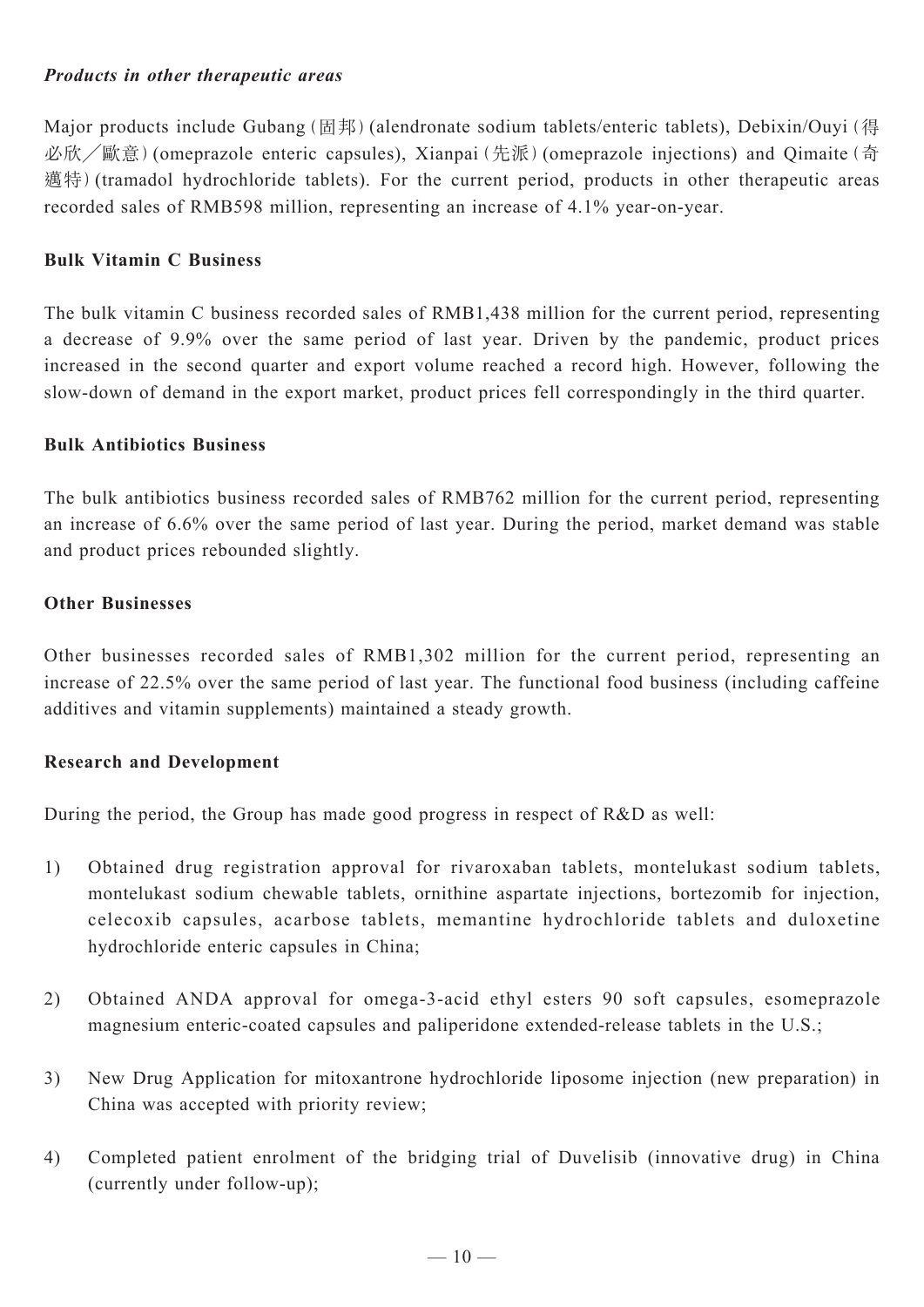- 5) Passed the assessment and public notice of the application of Jinyouli and its related technology for the Second Prize of State Scientific and Technological Progress Award;
- 6) Obtained clinical trial approval for irinotecan liposome injection (pancreatic cancer, breast cancer and small cell lung cancer), docetaxel for injection (albumin-bound), SYHA1805 tablets, SYHA1815 tablets, recombinant anti-IgE monoclonal antibody for injection, ALMB-0168, amphotericin B liposome for injection, butylphthalide injections and SYHA1813 oral solutions in China; clinical trial approval for ALMB-0168 in Australia; as well as clinical trial approval for docetaxel for injection (albumin-bound) and Y150 (CD38/CD3 bispecific antibody) in the U.S.; and
- 7) 18 generic drug products (25 specifications) have passed or been deemed to have passed the consistency of quality and efficacy evaluation of generic drugs.

The Group has a leading R&D team of more than 2,000 people in China with over 200 talents with doctorate or overseas experience. Research and development bases are located in Shijiazhuang, Shanghai, Beijing and the U.S., focusing on the discovery, research and development of small molecule target drugs, nano-drugs, monoclonal antibody drugs, bispecific antibody drugs, antibody-drug conjugates and biological drugs in the immune field.

The Group firmly believes in the importance of investing in research and development so that the Group can have strong product and technology innovation capability as well as a rich pipeline of drugs under development. The R&D expenses for the period amounted to RMB2,266 million (charged to profit or loss statement), representing a year-on-year increase of 50.9% and accounting for approximately 14.4% of the finished drug business revenue. At present, there are more than 300 projects in the pipeline, of which over 40 are innovative small molecule drugs, over 50 are innovative macromolecule drugs and over 20 are drugs of new preparation, primarily focusing on the therapeutic areas of oncology, autoimmunity, psychiatry and neurology, digestion and metabolism, cardio-cerebrovascular system and anti-infectives. Currently, there are 28 drug candidates pending drug registration approval, 42 products under clinical trials (including 31 innovative drugs and 11 new preparations), 9 products under bioequivalence tests and 2 products pending clinical trial approval.

The Group's R&D innovation capabilities and projects have received great support from the government. The projects receiving government funding support since the beginning of this year include: 16 major scientific and technological projects for the "13th Five-Year" major new drug innovation projects, 10 scientific and technological plan projects in Hebei Province, 8 scientific and technological plan projects in Shijiazhuang City and a number of high-tech zone policy support projects.